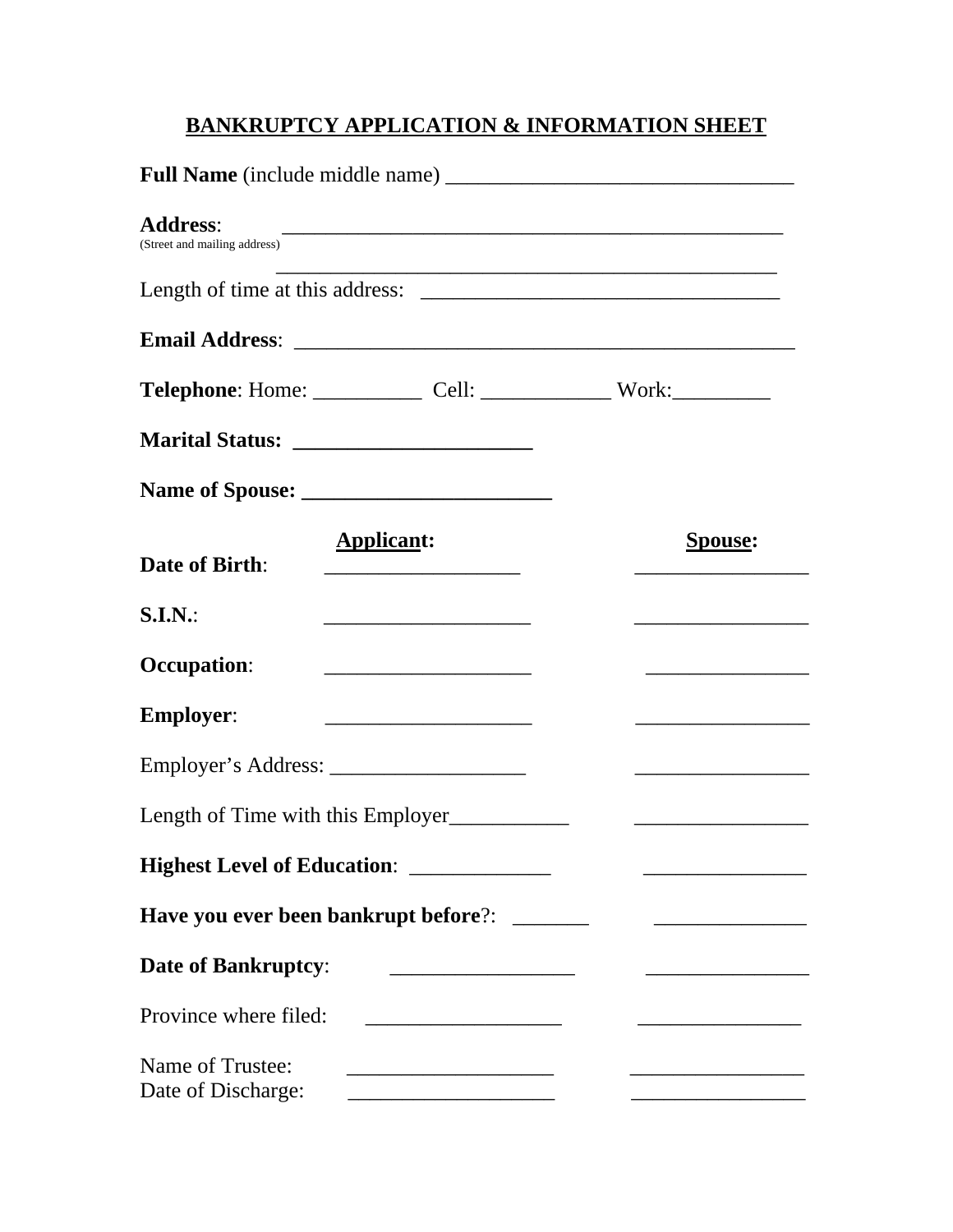| <b>Full Name</b>                                                                                                                                                                                                                                                                                                                                                                                                                                                         | Relationship                                  | Date of Birth Income |  |
|--------------------------------------------------------------------------------------------------------------------------------------------------------------------------------------------------------------------------------------------------------------------------------------------------------------------------------------------------------------------------------------------------------------------------------------------------------------------------|-----------------------------------------------|----------------------|--|
| $\begin{tabular}{ c c c } \hline $1$, \end{tabular}$                                                                                                                                                                                                                                                                                                                                                                                                                     |                                               |                      |  |
| 2.                                                                                                                                                                                                                                                                                                                                                                                                                                                                       |                                               |                      |  |
|                                                                                                                                                                                                                                                                                                                                                                                                                                                                          |                                               |                      |  |
| 4. $\overline{\phantom{a}}$ $\overline{\phantom{a}}$ $\overline{\phantom{a}}$ $\overline{\phantom{a}}$ $\overline{\phantom{a}}$ $\overline{\phantom{a}}$ $\overline{\phantom{a}}$ $\overline{\phantom{a}}$ $\overline{\phantom{a}}$ $\overline{\phantom{a}}$ $\overline{\phantom{a}}$ $\overline{\phantom{a}}$ $\overline{\phantom{a}}$ $\overline{\phantom{a}}$ $\overline{\phantom{a}}$ $\overline{\phantom{a}}$ $\overline{\phantom{a}}$ $\overline{\phantom{a}}$ $\$ |                                               |                      |  |
|                                                                                                                                                                                                                                                                                                                                                                                                                                                                          |                                               |                      |  |
| Have you ever owned a business?                                                                                                                                                                                                                                                                                                                                                                                                                                          | <u> 1980 - Andrea Albert III, martin a bh</u> |                      |  |
| If yes, name of business:                                                                                                                                                                                                                                                                                                                                                                                                                                                |                                               |                      |  |
|                                                                                                                                                                                                                                                                                                                                                                                                                                                                          |                                               |                      |  |
|                                                                                                                                                                                                                                                                                                                                                                                                                                                                          |                                               |                      |  |
| Type of Ownership: Corporation                                                                                                                                                                                                                                                                                                                                                                                                                                           |                                               | Partnership          |  |

List all **Dependents** that live with you and that you financially support:

| If yes, name of business:                   |                  |  |
|---------------------------------------------|------------------|--|
| Address of business:                        |                  |  |
| Type of business:                           |                  |  |
| Type of Ownership: Corporation              | Partnership      |  |
| Sole Proprietorship                         | Name of Partners |  |
| Have you guaranteed loans for the business? |                  |  |

## **Monthly Net Family Income**

|                                    | <b>Bankrupt</b> | <b>Spouse</b> |
|------------------------------------|-----------------|---------------|
| <b>Employment Income:</b>          |                 |               |
| <b>Pension Income:</b>             |                 |               |
| E. I. Benefits:                    |                 |               |
| Social Assistance:                 |                 |               |
| Child Tax Benefit:                 |                 |               |
| Universal Child Care Benefit: ____ |                 |               |
|                                    |                 |               |
| Other Income:                      |                 |               |
| Spousal or Child Support           |                 |               |
| <b>Total Income:</b>               |                 |               |
| Self-Employment Income:            |                 |               |

## **Monthly Non-Discretionary Expenses**

| <b>Child Support Payments:</b>   |  |
|----------------------------------|--|
| <b>Spousal Support Payments:</b> |  |
| Child Care:                      |  |
| Fines or other Court Penalties:  |  |
| <b>Employment Expenses:</b>      |  |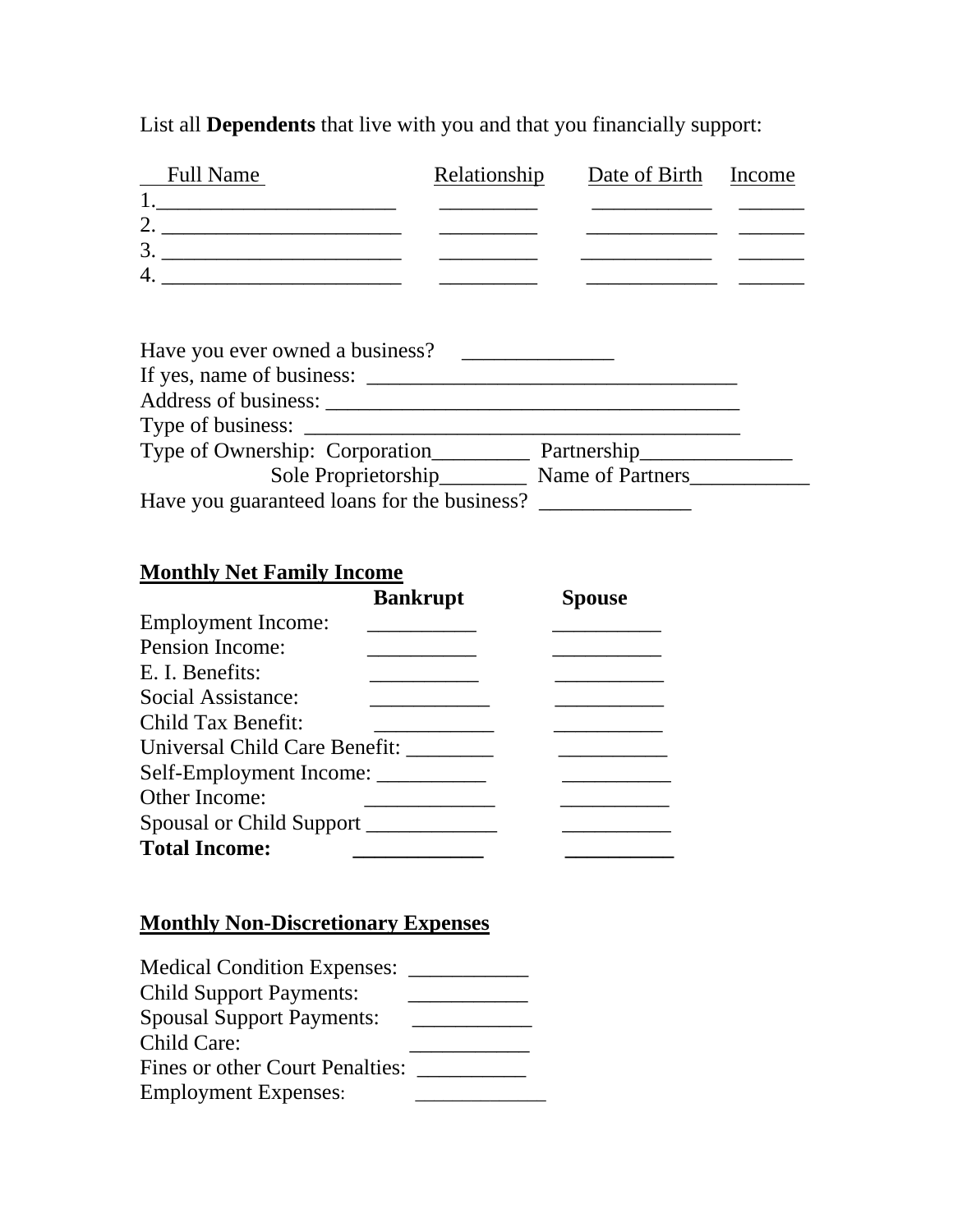# **OTHER MONTHLY LIVING EXPENSES**

### **Living Expenses**

| Food/Groceries                | Rent/Mortgage:       |
|-------------------------------|----------------------|
| Laundry/Dry Cleaning:         | Heating Costs:       |
| Clothing:                     | Electricity:         |
| Other                         | Cable:               |
| <b>Transportation Costs:</b>  | Internet             |
| Car Lease/Loan Payment        | Telephone            |
| Gas/Repairs/Maintenance:      | <b>Property Tax:</b> |
| <b>Public Transportation:</b> |                      |
| <b>Insurance:</b>             | <b>Medical:</b>      |
| Vehicle:                      | Prescriptions:       |

| Vehicle:       | Prescriptions:            |
|----------------|---------------------------|
| Home/Property: | Dental:                   |
| Life:          | <b>Medical Insurance:</b> |
|                | Other:                    |

**Secured Creditors:** (For example Mortgage, Car Lease/Payment, other chattel mortgages)

| <b>Name/Address Creditor</b>  | <b>Type of Security</b> | <b>Amount Owing</b> Payments up | $To$ Date( $Y/N$ ) |
|-------------------------------|-------------------------|---------------------------------|--------------------|
| 1.                            |                         |                                 |                    |
| $2. \underline{\hspace{2cm}}$ |                         |                                 |                    |
| $3.$ .                        |                         |                                 |                    |
| 4. .                          |                         |                                 |                    |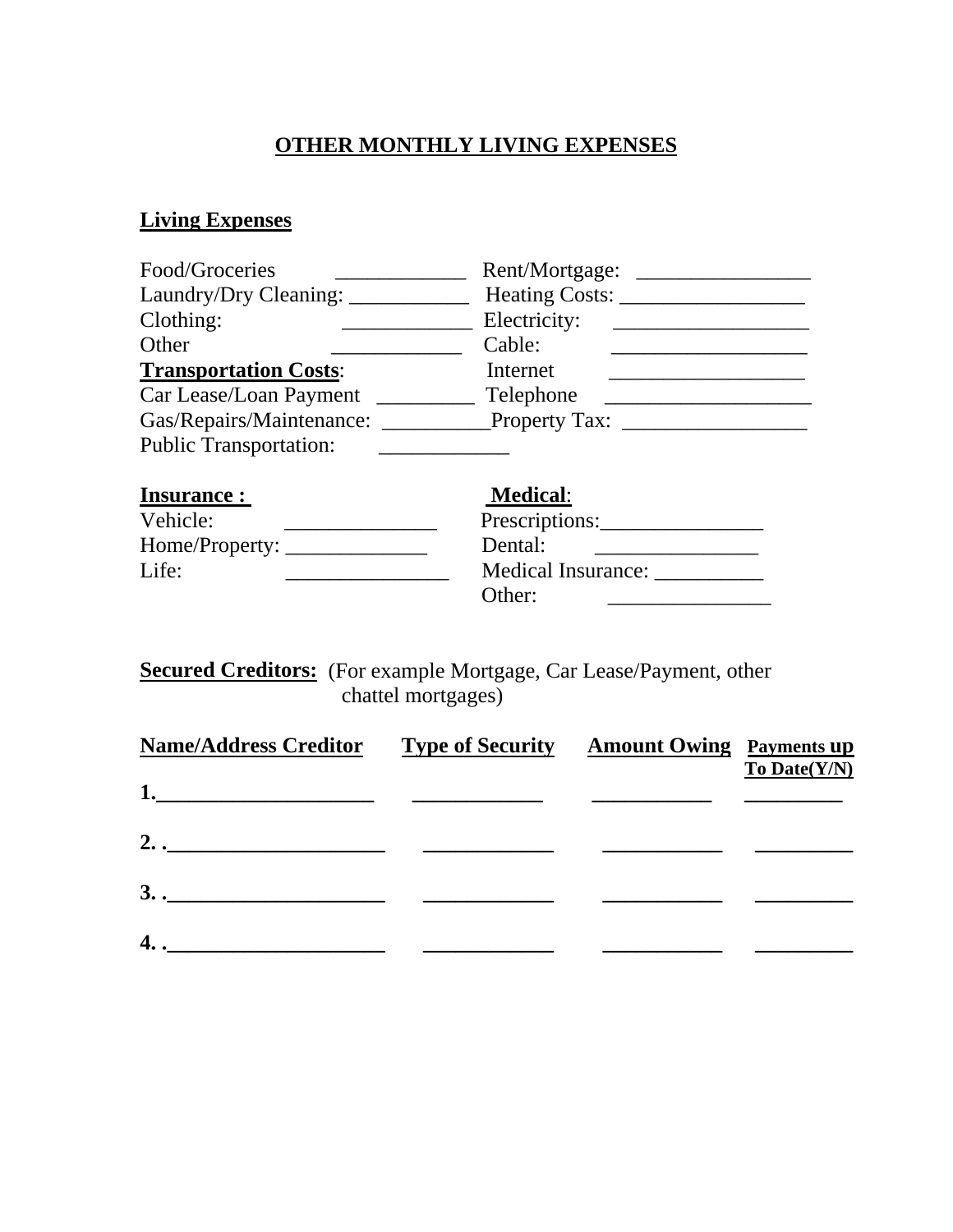| <b>Name/Address Creditor Account Number Amount Owed</b>                                                                                                                                                                                                                                                                                                                                                                                                                  |  |
|--------------------------------------------------------------------------------------------------------------------------------------------------------------------------------------------------------------------------------------------------------------------------------------------------------------------------------------------------------------------------------------------------------------------------------------------------------------------------|--|
|                                                                                                                                                                                                                                                                                                                                                                                                                                                                          |  |
| 2. $\overline{\phantom{a}}$ $\overline{\phantom{a}}$ $\overline{\phantom{a}}$ $\overline{\phantom{a}}$ $\overline{\phantom{a}}$ $\overline{\phantom{a}}$ $\overline{\phantom{a}}$ $\overline{\phantom{a}}$ $\overline{\phantom{a}}$ $\overline{\phantom{a}}$ $\overline{\phantom{a}}$ $\overline{\phantom{a}}$ $\overline{\phantom{a}}$ $\overline{\phantom{a}}$ $\overline{\phantom{a}}$ $\overline{\phantom{a}}$ $\overline{\phantom{a}}$ $\overline{\phantom{a}}$ $\$ |  |
| $\frac{3}{2}$                                                                                                                                                                                                                                                                                                                                                                                                                                                            |  |
|                                                                                                                                                                                                                                                                                                                                                                                                                                                                          |  |
|                                                                                                                                                                                                                                                                                                                                                                                                                                                                          |  |
|                                                                                                                                                                                                                                                                                                                                                                                                                                                                          |  |
|                                                                                                                                                                                                                                                                                                                                                                                                                                                                          |  |
|                                                                                                                                                                                                                                                                                                                                                                                                                                                                          |  |

**Unsecured Creditors:** (Other bank loans, Lines of Credit, Credit Cards)

### **Other Debts:**

Have you guaranteed or cosigned the debts of any Corporations or other individuals? Yes\_\_\_\_\_\_\_\_\_\_\_\_ No\_\_\_\_\_\_\_\_\_\_\_\_\_

If Yes, answer the following:

| <b>Name/Address Lender</b>                                                                                                                                                                                                          | <b>Name/Address of Borrower Amount Business</b> |           |
|-------------------------------------------------------------------------------------------------------------------------------------------------------------------------------------------------------------------------------------|-------------------------------------------------|-----------|
|                                                                                                                                                                                                                                     |                                                 | or person |
| 1.<br>the control of the control of the control of the control of the control of the control of the control of the control of the control of the control of the control of the control of the control of the control of the control |                                                 |           |
| 2.                                                                                                                                                                                                                                  |                                                 |           |
| 3.                                                                                                                                                                                                                                  |                                                 |           |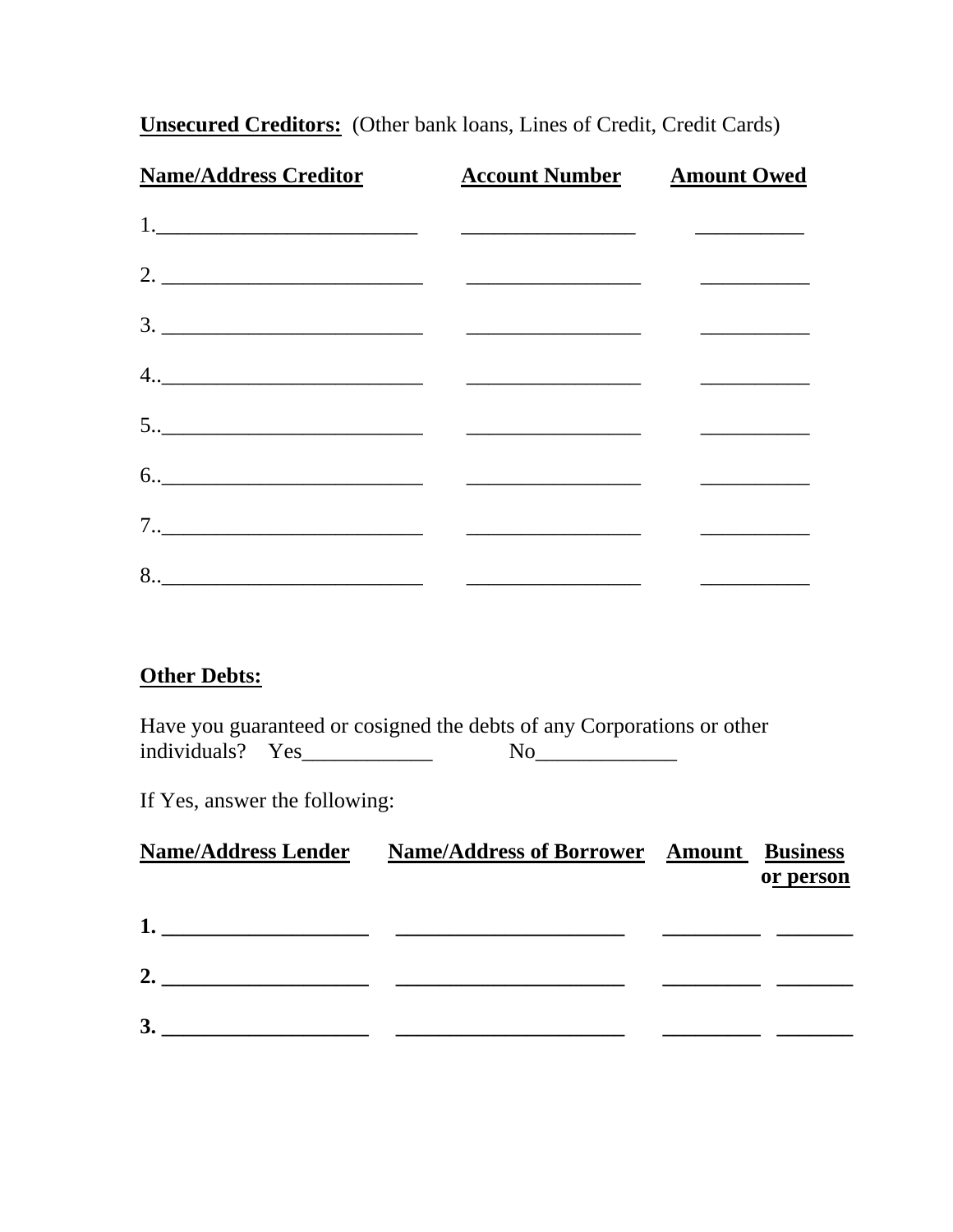## **Transfer of Property/Gifts:**

Please answer the following questions. If you answer **YES** to any of them please provide the details on a separate sheet of paper.

| 1. Within the last 12 months have you                                                                                                                                                                        |            |            |
|--------------------------------------------------------------------------------------------------------------------------------------------------------------------------------------------------------------|------------|------------|
| Sold or transferred any assets (Car, ATV, etc)                                                                                                                                                               | YES        | NO         |
| Made excess payments to any creditor?                                                                                                                                                                        | <b>YES</b> | NO         |
| Had any asset seized by a creditor?                                                                                                                                                                          | YES        | NO         |
| 2. Within the last 5 years, have you<br>Sold or transferred any real estate (land, house) YES<br>Made gifts to relatives over \$500.00<br>Have you made any arrangements to<br>continue to pay any creditor? | YES<br>YES | NO.<br>NO. |

# **Assets:**

Do you have any of the following? If yes, give the amount.

| Cash on hand or in Bank account            | Amount |
|--------------------------------------------|--------|
| Loans you have given to others             | Amount |
| Insurance Policy with Cash Surrender Value | Amount |
| Savings Plan (for example RESP) ________   | Amount |
| Stocks, Bonds, Shares                      | Amount |
|                                            |        |

#### **Other Assets:**

| <b>Asset</b>               | <b>Description</b>        | <b>Location</b> | <b>Original Cost</b> | <b>Est. Value</b> |
|----------------------------|---------------------------|-----------------|----------------------|-------------------|
| Automobile(s)              |                           |                 |                      |                   |
|                            |                           |                 |                      |                   |
| House                      |                           |                 |                      |                   |
| Cabin/Cottage              |                           |                 |                      |                   |
| Land                       |                           |                 |                      |                   |
| <b>Boat</b>                |                           |                 |                      |                   |
| Motor                      |                           |                 |                      |                   |
| Motorcycle                 |                           |                 |                      |                   |
| <b>Travel Trailer</b>      |                           |                 |                      |                   |
| <b>ATV</b>                 |                           |                 |                      |                   |
| Snowmobile                 |                           |                 |                      |                   |
| Jewellery                  |                           |                 |                      |                   |
| Furniture                  |                           |                 |                      |                   |
| Tools of the Trade         | <u> The Communication</u> |                 |                      |                   |
| Paintings, Collections     |                           |                 |                      |                   |
| <b>Musical Instruments</b> |                           |                 |                      |                   |
| Other                      |                           |                 |                      |                   |